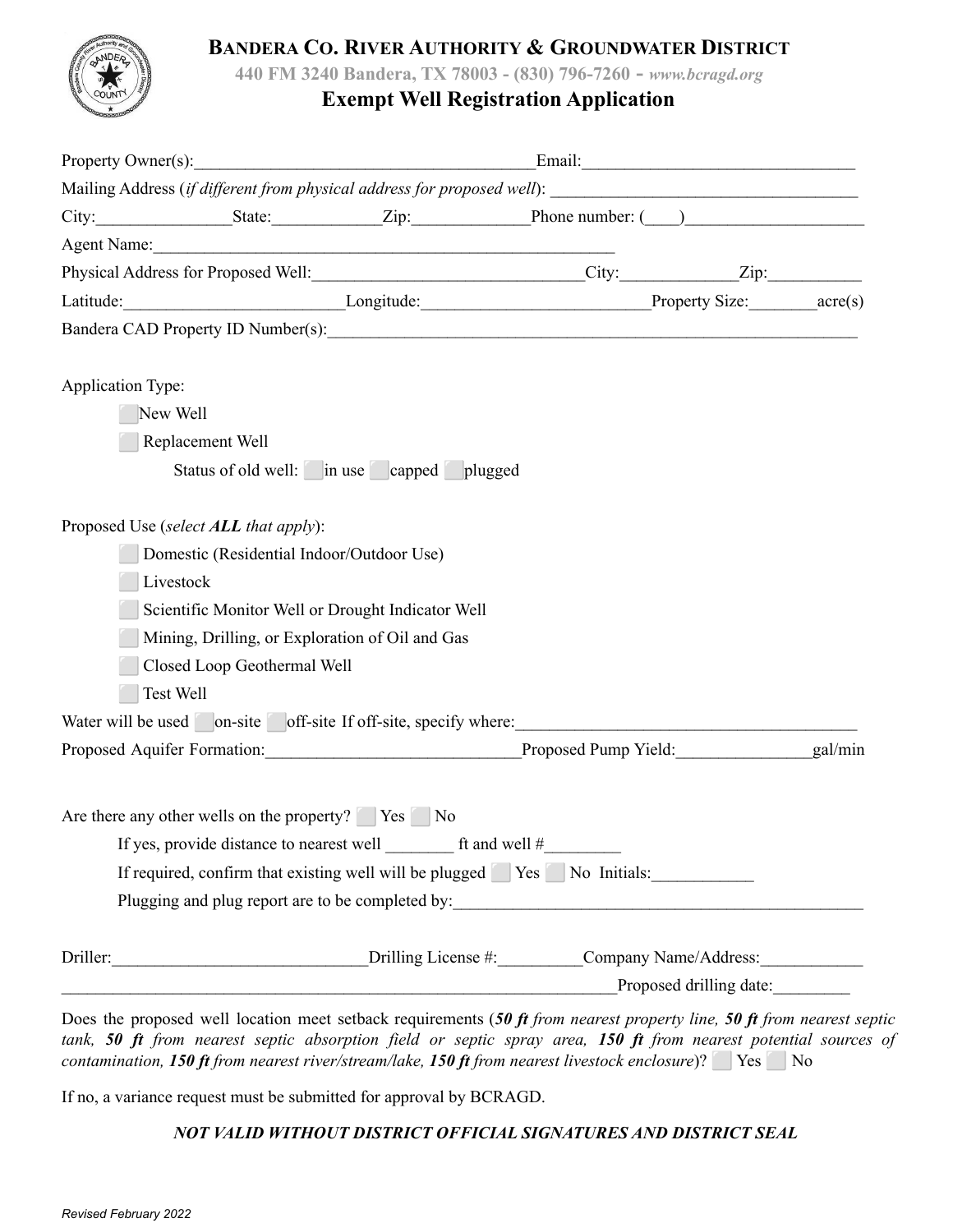### **BANDERA CO. RIVER AUTHORITY & GROUNDWATER DISTRICT**



**440 FM 3240 Bandera, TX 78003 - (830) 796-7260 -** *www.bcragd.org*

#### **Exempt Well Registration Application**

Initial to indicate that the applicant has read and understands the following declarations:

\_\_\_\_The applicant has reviewed the District's Water Conservation Information handout.

The applicant understands that failure to submit all required application items within the application review period will result in an administratively incomplete application and non-issuance of a registration.

\_\_\_\_The applicant will comply with the District Rules and Bylaws and all orders pursuant to the District Rules.

As required in Ch. 36 3.3E, "It is the responsibility of the owner or agent to ensure access to the well for inspections." The applicant will allow BCRAGD **unrestricted access** to the well site, and will provide any necessary access information/gate codes/etc. at the time of submission of this application.

The applicant will comply with well plugging and capping guidelines set forth in these Rules and will report well closures as required in Ch. 36 8.3.

This permit exemption is applicable to all wells exempt from permitting as described in Ch. 36 3.2A. For a domestic or livestock use exemption, the well capacity must be maintained at less than 25,000 gpd. **If the use type or capacity of the well changes, this exemption is no longer authorized.**

I acknowledge that I have read the foregoing and that all information supplied is true and correct to my knowledge and that I must furnish to BCRAGD a completed well registration and copy of deed, a copy of the completed State of Texas WELL REPORT, and any other reports completed by the person/company who drills the well; that **I hereby authorize** BCRAGD unrestricted access to the well site for purposes of verification of compliance with State and District rules and policies during normal business hours; and that I have received from BCRAGD a brass marker number. **R-\_\_\_\_\_**. I further understand that this authorization **expires 90 days from the date of issuance***,* and, if obtaining this authorization as an agent for the owner, agree that I shall provide a letter of authorization designating the agent. **I further understand that unless this authorization is extended or canceled by BCRAGD prior to its expiration, the** authorization may be subject to revocation and/or the driller may be subject to penalties. I further understand **that the submission of all well completion paperwork, not limited to the Well Driller's Report and Pump** Installer's Report, and well verification to BCRAGD is required. The driller shall provide the date drilling starts, the Latitude, Longitude, and any necessary property access information of the proposed well to BCRAGD prior to **starting the drilling of the well.**

| <b>Owner or Authorized Agent Signature</b>                                        | Print Name                             |                               | Date |  |
|-----------------------------------------------------------------------------------|----------------------------------------|-------------------------------|------|--|
|                                                                                   |                                        |                               |      |  |
|                                                                                   | <b>For District Personnel Use ONLY</b> |                               |      |  |
| Registration #: $\mathbf{R}$ -<br>State Grid #: $\qquad \qquad$ - $\qquad \qquad$ |                                        |                               |      |  |
| Payment Type: Cash Check #:                                                       | Date:                                  |                               |      |  |
| <b>Authorization of Exempt Status:</b>                                            |                                        | (Authorized Agent) Date:      |      |  |
| Registration Issued:                                                              |                                        | (BCRAGD Representative) Date: |      |  |

*NOT VALID WITHOUT DISTRICT OFFICIAL SIGNATURES AND DISTRICT SEAL*